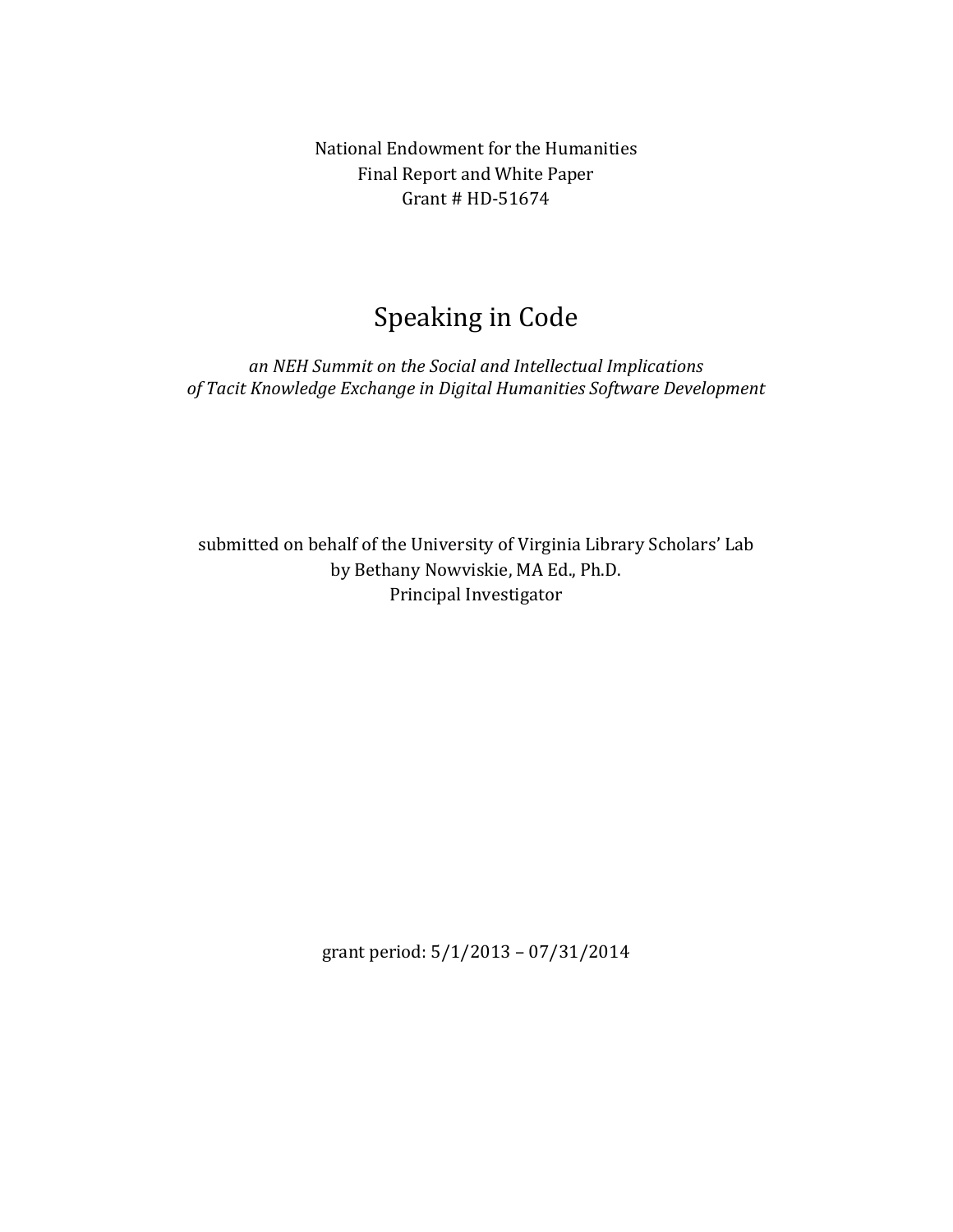N November 2013, with the generous support of the National Endowment for If the Humanities and the University of Virginia Library, the UVa-based Scholars' I

Lab hosted a summit for digital humanities software developers under the banner of *Speaking in Code*. Thirty-one highly-skilled humanities programmers, designers, and systems architects assembled for two days in Charlottesville, Virginia for #codespeak (as it came to be called in social media)—a gathering we believe to be the first extended conversation on the social and intellectual implications of tacit knowledge exchange in DH software development. Importantly, this was a conversation conducted by advanced practitioners and on their own terms.

*Speaking in Code* was also unusual in the context of high-level gatherings of USbased technologists, in that 45% of its participants were women and/or people of color. Furthermore, an un-enumerated but anecdotally large percentage of participants volunteered that they spoke to the concerns of the summit from the perspectives of LGBT developers, or as members of some other group typically under-represented at tech conferences and in the ranks of academic software developers. This report: outlines the goals of the summit, its context, and agenda; discusses measures we undertook to welcome a diverse group of participants; sketches themes that emerged in our conversation; and describes outcomes, including steps the Scholars' Lab has taken to promote continued and broadened conversations stemming from *Speaking in Code*.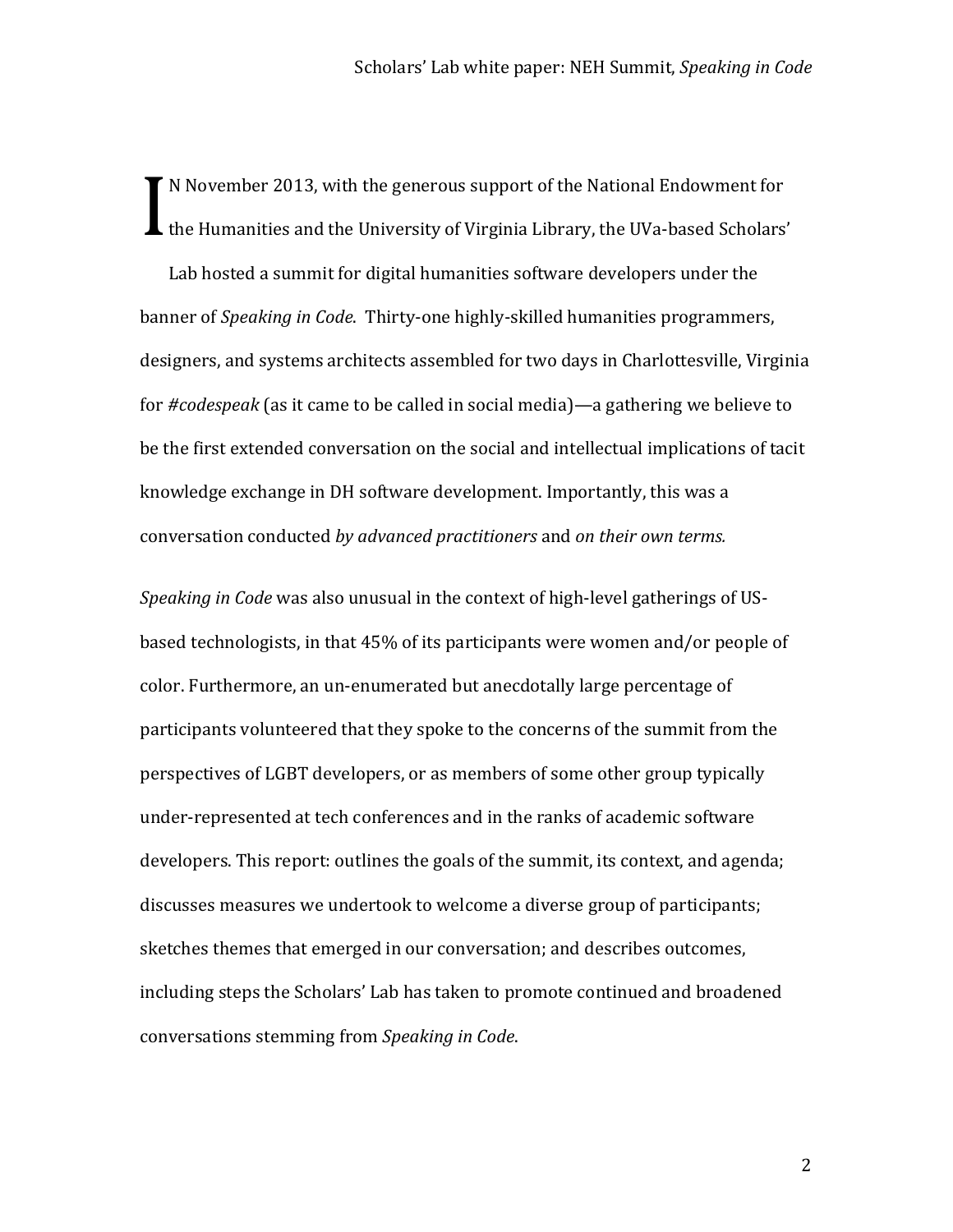### **Context and Conversations at Speaking in Code**

The call for a more deeply-theorized and critically-engaged digital humanities comes in waves, as regular as the tide, as new scholarly voices join the growing and interdisciplinary chorus of our global DH community. For two groups of people—whose hard-won intellectual understandings, familiarity with humanities questions and methods, and concrete experience with digital project development *should* make them indispensable partners and mentors for scholars new to DH—this call can become as easy to ignore as the roar and retreat of water on sand. T

The first of these are longtime practitioners of humanities computing, who worked through a period in which answering almost any digital research question required both pragmatic and theoretical work: scholarly content modeling or database design, from-scratch digitization and a rationalization of structured markup, and the considered, hands-on building of software tools for humanistic inquiry or social platforms for sharing results. To them, the appeal for a theory-aware digital humanities can *itself* sound under-researched—or even (on a bad day) insulting. Joining them are DH software developers—some highly-experienced and others relatively new to the field—whose day-to-day working lives, as heads-down contributors to deadline-driven projects, can underscore the "more hack; less yack"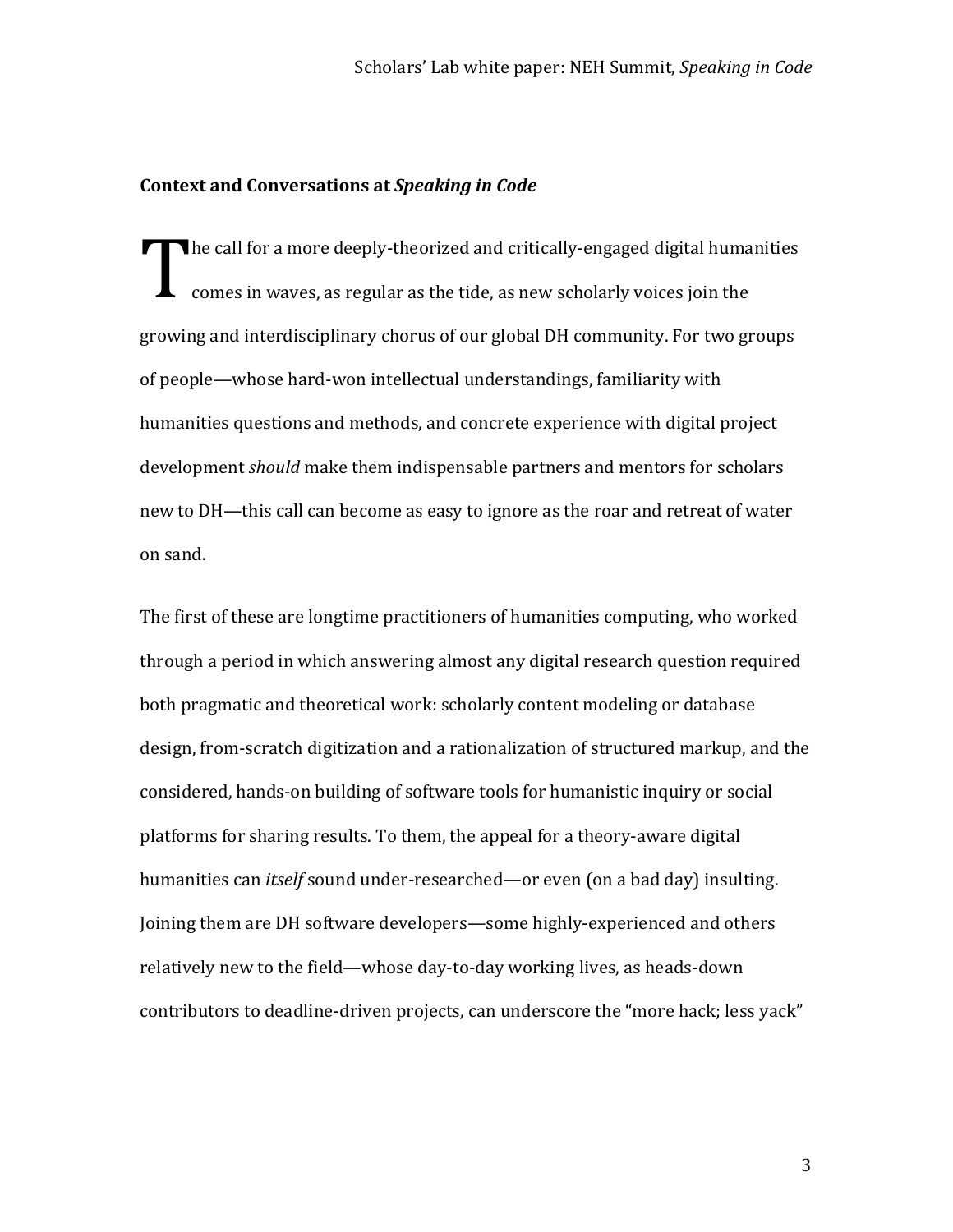stereotype of THATCamp gatherings.<sup>1</sup> Serious differences in vocabulary, discourse norms, communications platforms, and patterns of work exist between humanitiestrained scholars and DH software developers—even those with deep backgrounds in humanistic research.

And yet students and researchers, technologists, cultural heritage workers, and other humanities enthusiasts and supporters operate today under new conditions, with new opportunities. We exploit born-digital contemporary data and digitized historical corpora to ask hitherto unanswerable questions; we augment our timehonored critical and interpretive practices with custom-built tools or cast new light on them through with methods adapted from computationally-intensive disciplines; and we experiment with novel approaches to research, teaching, publication, production, and conservation. For scholars, this work requires increasing technical literacy, a newfound facility in collaborating with the designers and developers of the software platforms that underlie (and can enable or circumscribe) humanities research, and a considerable leap or two of faith. Training programs like the NEH's Institutes for Advanced Technology in the Digital Humanities, and meetings—like *Speaking in Code*—conducted with the support of NEH-ODH Digital Humanities Start-Up Grants are helping to bridge what might otherwise seem a daunting gap.

 $1$  On the appropriation of this phrase for use in strawman arguments, see http://nowviskie.org/2014/on-the-origin-of-hack-and-yack/

<sup>&</sup>lt;sup>2</sup> For a typical caricature, see: http://dhpoco.tumblr.com/post/72594809525/analytical-building-in-thedigitalhumanities

<sup>&</sup>lt;sup>3</sup> For these and other critiques, see the select bibliography from *Speaking in Code*: https://github.com/scholarslab/codespeakkit/blob/master/bibliography.md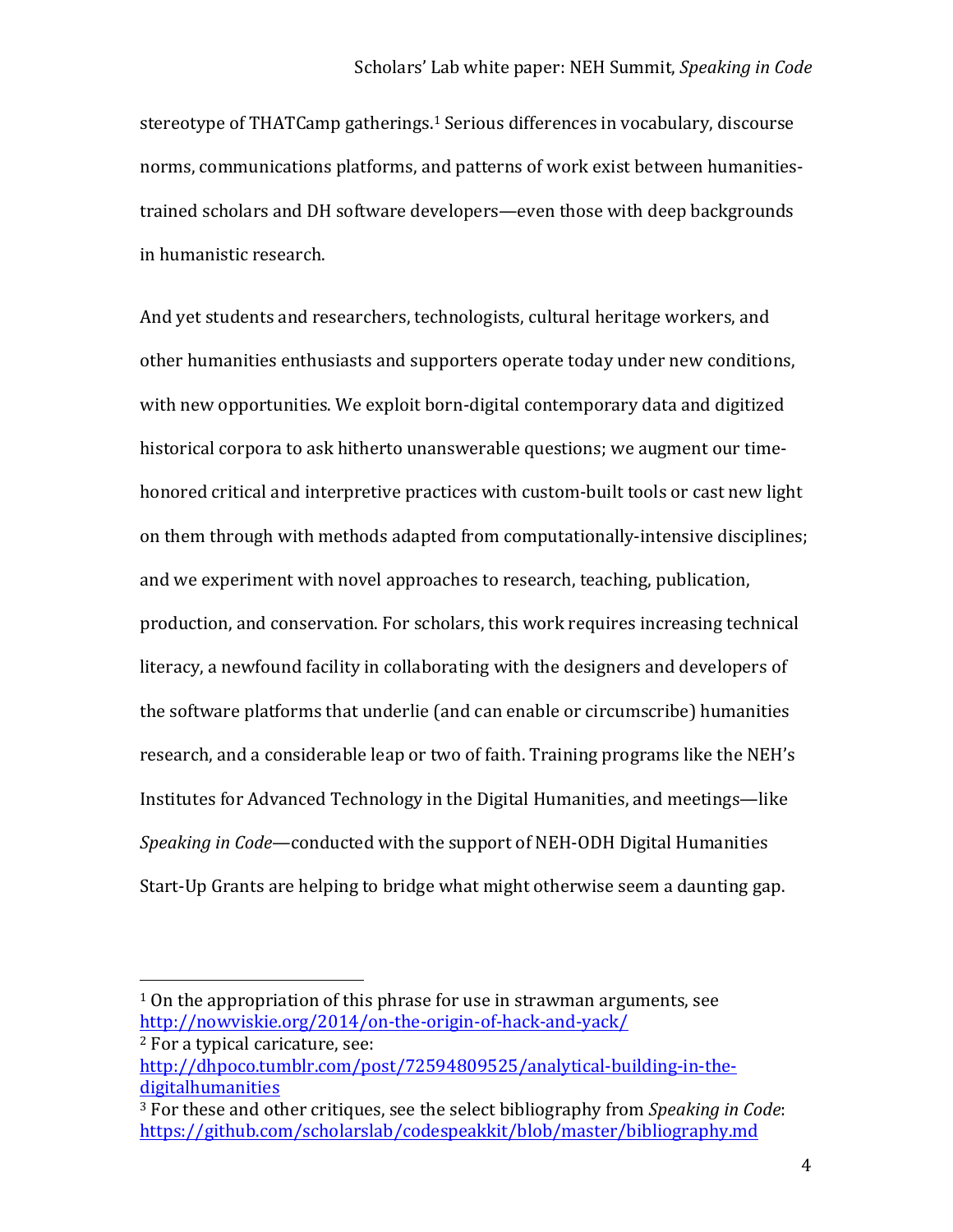Too often, though, in the constellation of pedagogical and methodological training opportunities that have grown up in the DH community (including IATDH gatherings, Digital Humanities Summer Institutes, THATCamps and other unconferences, Digital Humanities Conference workshops, and the various programs of HASTAC, NITLE, centerNet, the Association for Computers and the Humanities) the onus has been put on traditionally-trained and -employed humanities scholars to become tech-savvy *digital humanists*, without much attention being paid to the intellectual contributions or the continued professional development of people already steeped in humanities computing technology and for whom this work is a primary focus and responsibility. Many of these are digital humanities software developers—the participants in (and target audience for) our *Speaking in Code* program—who have deep training and professional background in scholarly disciplines, but who lack dedicated opportunities, customized to their special situation as tool-building knowledge workers and to our current moment in humanities scholarship, to grow as programming practitioners, to interrogate and articulate the craft of software development, and to build and sustain a thoughtful and engaged academic culture around code-work in the humanities. A Utopian vision of DH would see scholars engaging with digital humanities software developers as peers in mutually intelligible conversation. The difficulties in realizing this vision, however, are substantial, and consequent misunderstandings and missed opportunities are highly unproductive for the humanities.

*Speaking in Code* organizers, presenters, and participants held that theories and responses to theory, embedded ethical positions, and sophisticated understandings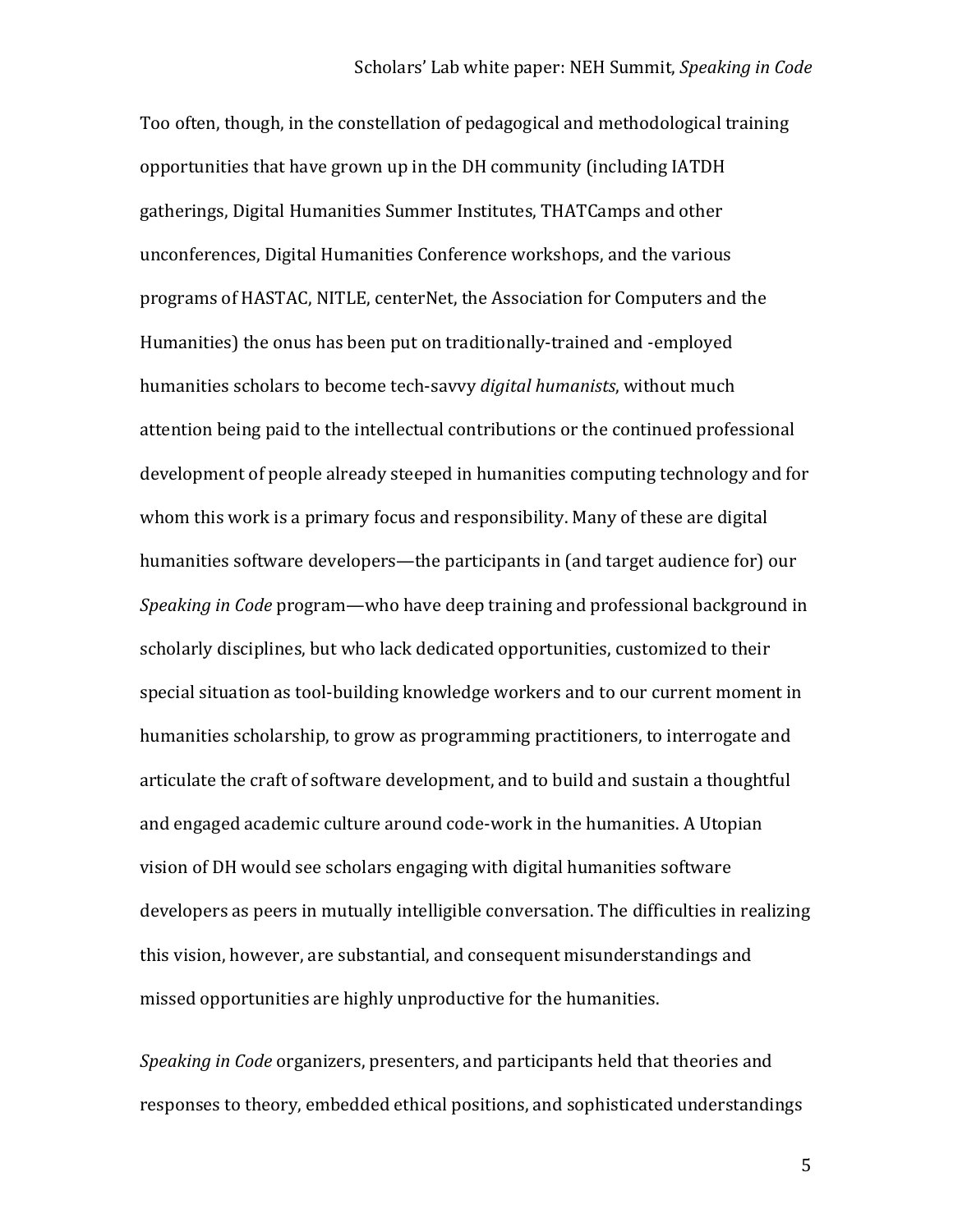of the relation of method to humanities interpretation underlie digital humanities software development—often invisibly expressed and embodied in functional code and communal practice. They agreed that it is vital to the collaborative, digital future of scholarship that gaps in communication be overcome and the intellectual basis of DH software development be rigorously and openly discussed.

However, we recognized that, to the broader academic community, several factors in digital humanities software development seem to suggest an unscholarly culture of discourse: the vernacular and artisanal forms of knowledge transmission it depends upon; the parodic, industry-based image of the "brogrammer" (a hypermasculine stereotype); and the tendency of humanities technologists to work within very small, language- or platform-specific collaborative groups, unrepresented in vectors accessible to and valued by traditionally-trained scholars. From outside the academic computing bubble (and occasionally from within it as well), software developers' discourse can seem: mechanistic or uncritical; exclusionary or unaware of problems of gender, race, and privilege; ephemeral in ways that run counter to the "long tail" of humanities scholarship; driven by commerce and tech-for-tech'ssake; or simply and lamentably unintelligible—conducted in languages and venues too far from the scholarly mainstream to be easily translatable or even noticed. For their part, humanities faculty increasingly encounter the digital humanities on their own, away from the resource-rich environments of digital centers, which can offer a welcoming space for interchange and learning through immersion. Likewise, newer or isolated software developers (even those with deep humanities knowledge gained through graduate training and experience in traditional research, teaching,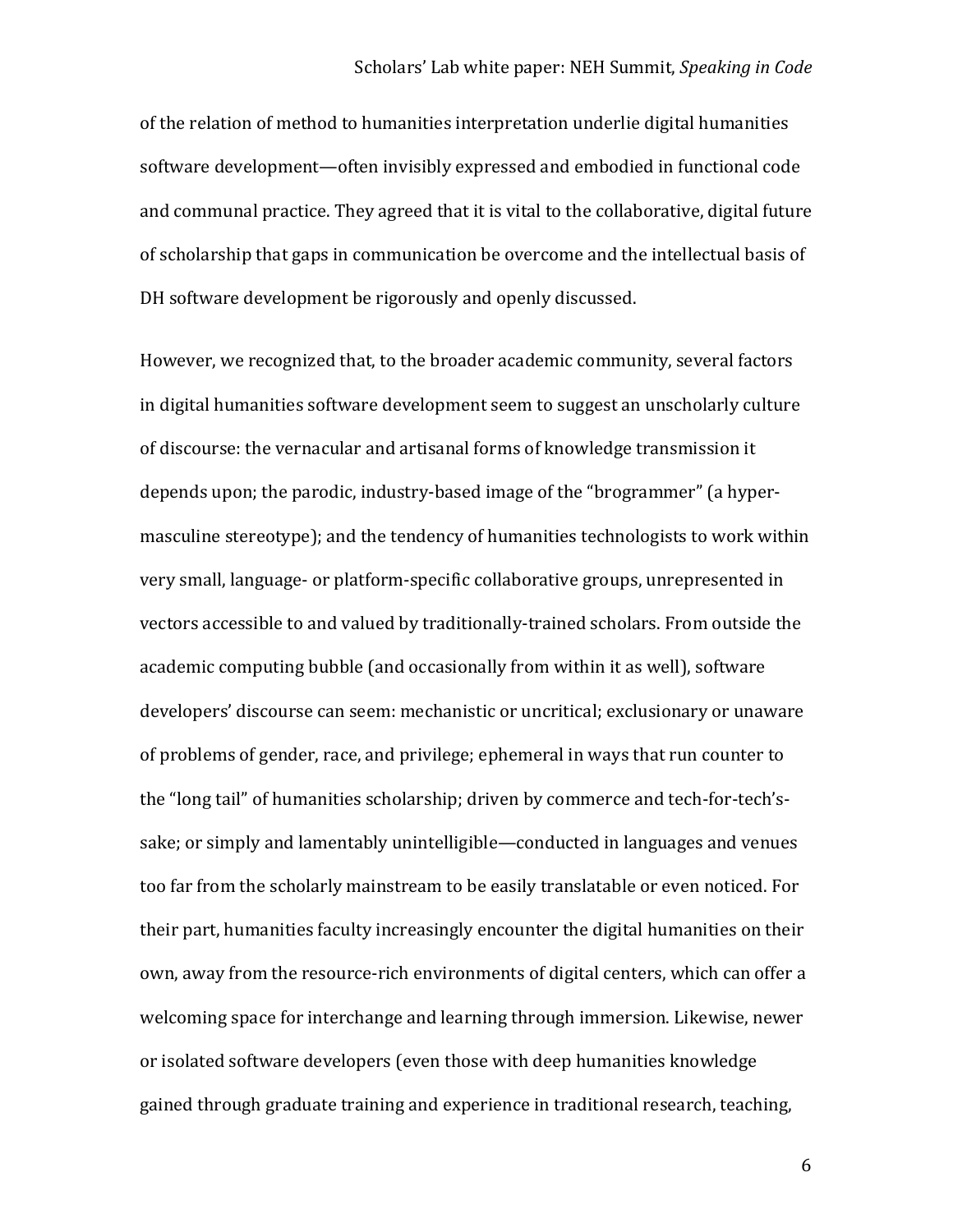#### Scholars' Lab white paper: NEH Summit, *Speaking in Code*

and publication) can find it difficult to correlate their daily practice with larger intellectual trends in the academy.

Senior and mid-career members of the DH developers' community require organizational structures and systems of reward that will motivate them to communicate with scholars and coders alike, to mentor junior developers, to reach colleagues working in the all-too-common one-programmer shop, and to forge new pathways for intellectual exchange. But first, we must acknowledge that no amount of simple geek-speak translation or scholarly awareness-raising can address the tool-building community's vast collective knowledge about the theoretical basis of code-work in the humanities. The reason is simple: among experts working closely together, in a field that embodies its arguments in made systems rather than in academic prose, whole philosophies of software craftsmanship—and, with them, the intellectual and humanistic underpinnings of an interpretive practice—can seem to go unspoken.

Mutual understanding between humanists and the developers of their tools and frameworks is inhibited by the tendency of humanities computing technologists to work within very small, language- or platform-specific collaborative groups, and to communicate through vectors inaccessible to or under-valued by the broader scholarly community. These include code comments and commit messages, conversations conducted in closed or ephemeral spaces (for instance, within software designed to manage the work of collaborative groups) or through public code snippets that easily lose their context (like GitHub "gists"). We communicate in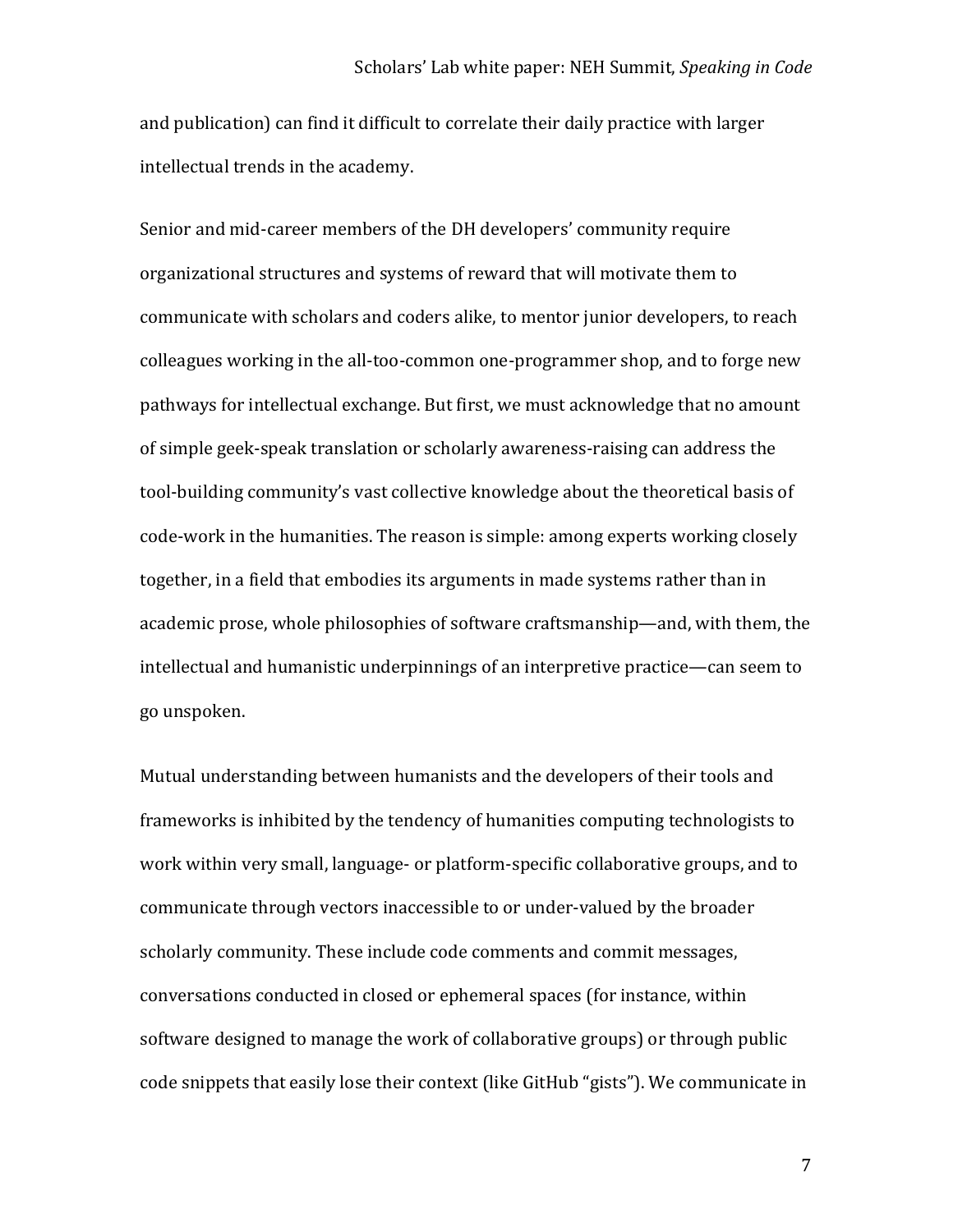pull requests, in tickets filed and closed, and in spotty, internal documentation. Software development therefore functions in relative silence within the larger conversation of the humanities, in a sub-culture suffused with tacit understandings and journeyman learning experiences—in many ways, despite its fundamental alphanumeric expression, holding more in common with traditional arts-and-crafts practice than with academic discourse. It is beginning to be understood as a nondiscursive hermeneutic of humanities making, still generally unintelligible to scholars who have recently joined the ranks of digital humanists. $2^2$ 

The result is felt by the broader academic community in which this work plays a part: reviews of DH projects focus primarily on their content and aesthetic design, and rarely critique underlying tools, user experience models, and computational or software-development approaches in a deep way, indicating appreciation or even basic consciousness of the rich intellectual history and environment from which they stem. And after years of de-valuation as "service providers" within the academy, many small, established, intimate (or perhaps insular) intellectual communities of humanities computing practice now confront the sudden popularity and ubiquity of a fuzzy "digital humanities" label, and the inevitable backlash against it. 

The humanities as a whole suffers when DH developers are (or seem, either because of differences in communication modes and styles or because of academic class

 <sup>2</sup> For a typical caricature, see:

http://dhpoco.tumblr.com/post/72594809525/analytical-building-in-thedigitalhumanities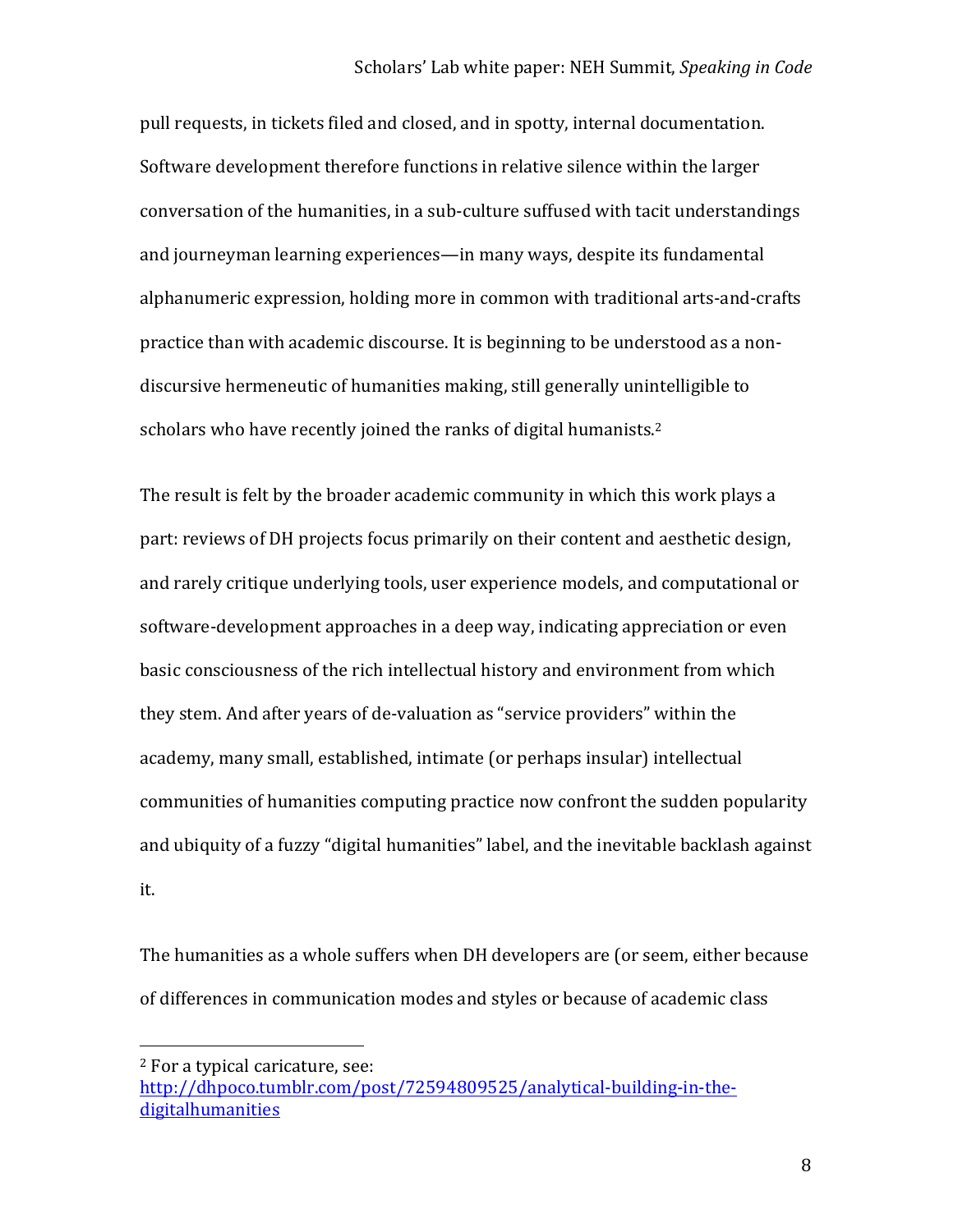structures and the strictures of their working lives as support staff members) unprepared to articulate the intellectual basis of digital work and enter into productive conversation about its connection to problems of race, gender, and privilege, or to broader theoretical concerns in humanities scholarship. With concern and goodwill, *Speaking in Code* participants have recently observed—and been generally ill-equipped to engage with—movements like #transformDH, which call for critique of so-called digital humanities "code culture" from feminist and other subaltern positions. Even scholars intimately familiar with the design and construction of digital objects and archives, like Alan Liu, are prompted by our silence to ask, "Where is cultural criticism in the digital humanities?"—while heads of major academic programs in humanities computing, like Andrew Prescott of King's College London, observe "a digital humanities community that seems... excessively inward-looking, over-pleased with itself, and lacking in links to wider humanities scholarship."3

One goal of the *Speaking in Code* summit was to motivate software developers who have been working quietly, at the heart of the scholarly community, to contribute more visibly to mainstream academic DH discourse from their valuable vantage points and with respect for the new hermeneutic and modes of scholarly production their work represents. In the longer term, we hope the summit and programs like it will provoke contributions on the order of Tara McPherson's examination of the mid-century development of the UNIX operating system to answer the question,

<sup>&</sup>lt;sup>3</sup> For these and other critiques, see the select bibliography from *Speaking in Code*: https://github.com/scholarslab/codespeakkit/blob/master/bibliography.md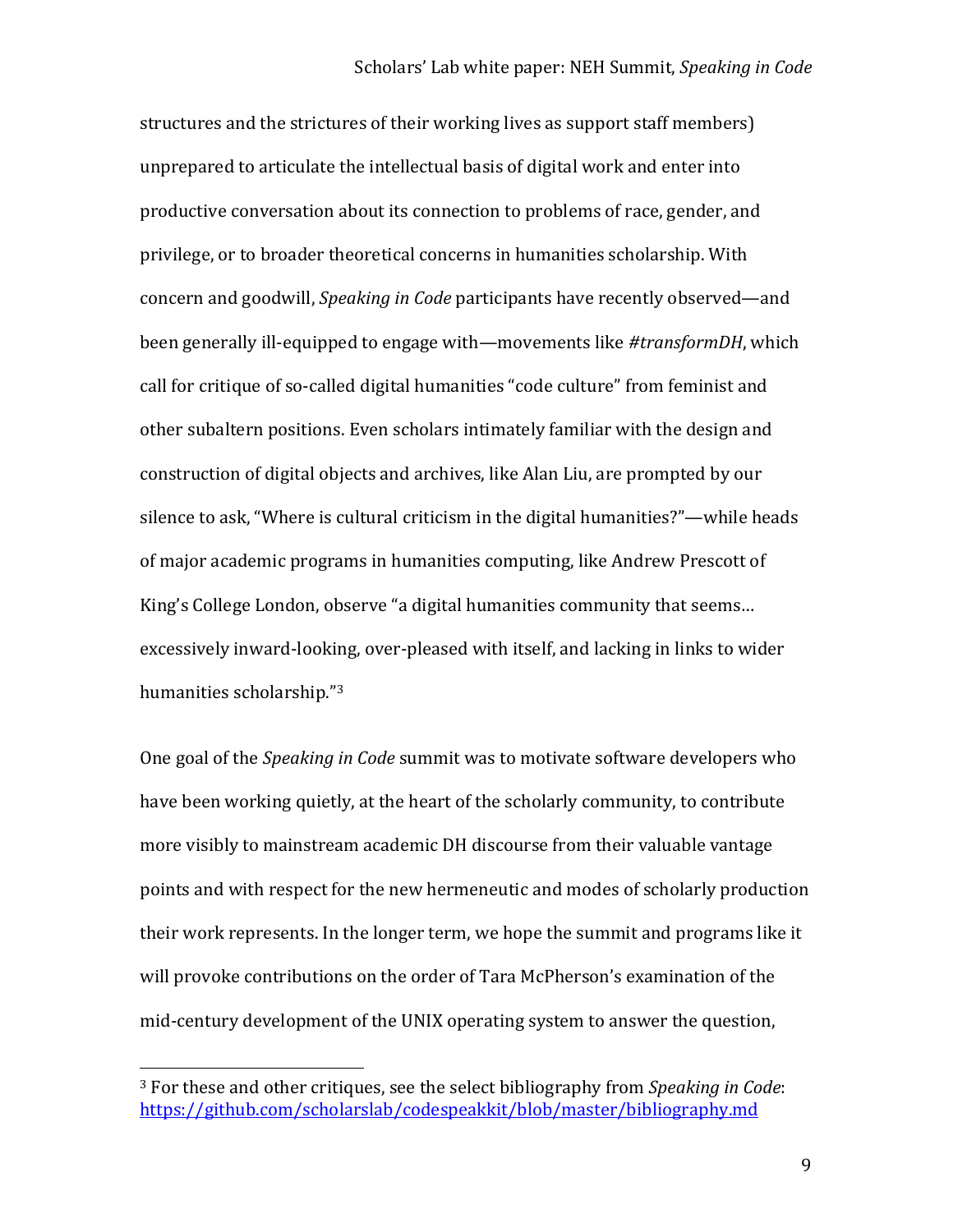#### Scholars' Lab white paper: NEH Summit, *Speaking in Code*

"Why are the digital humanities so white?"—and productive and grounded responses to challenges like Jamie Skye Bianco's self-described "rant against the wielding of code as instrumental, socially neutral or benevolent, and theoretically and politically transparent" (to choose two among many relevant essays in the recent University of Minnesota Press volume, *Debates in the Digital Humanities*).

*Speaking in Code* planners and participants agreed that, if we are not to waste the opportunities of this current moment of intensified exchange between traditionallytrained scholars and the established community of DH practice, humanities software developers must be better prepared to do three things: to understand the alarming implications of intra- and extramural gaps in scholarly communication; to interrogate both the charges of challengers and their own contributory practices; and to organize themselves both in the shorter and longer term to challenge the new commonplace—voiced alike from within and outside the digital humanities' "big tent"—that DH programmers' ways of working are under-theorized and disconnected from the concerns of the disciplines they serve.

## **Encouraging Participation ("You Are Welcome Here")**

*Peaking in Code* built nicely on a broad survey of our professional landscape conducted by an NEH-funded workshop at the University of Maryland in 2011 (*Off* the *Tracks*), which focused on "laying new lines for humanities scholars." The work of our summit, however, was more immediately connected to intellectual S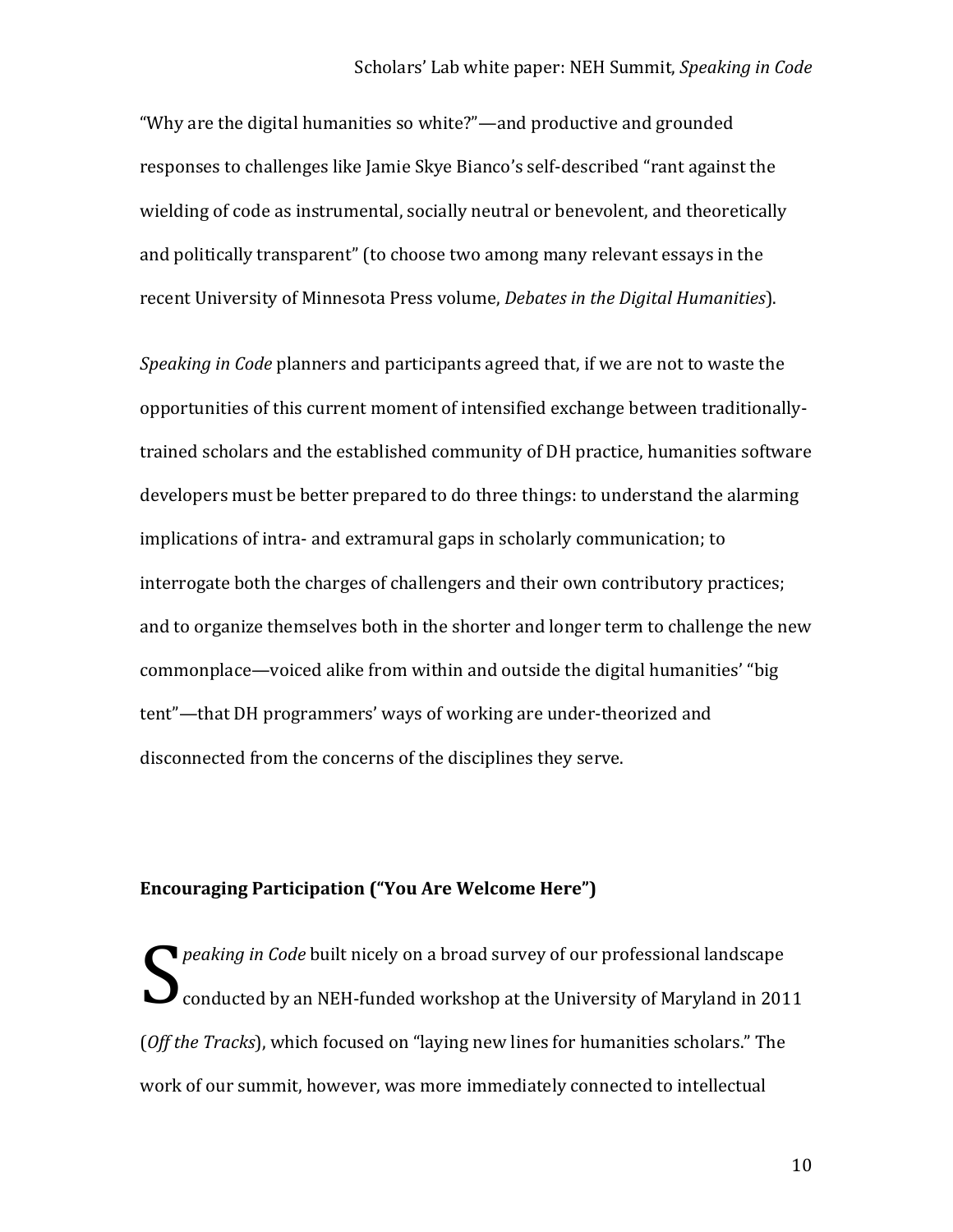concerns and community-building in the larger humanities. We aimed to broaden, organize, and invigorate the community of professionals *Off the Tracks* identified and termed "scholar-programmers," by providing them with opportunities to raise the intellectual level of their discourse about code, identify and cultivate leaders and bridge-builders from within the culture, and develop communications vectors through which they may engage in peer mentoring and interrogate their own methods and products.

We took seriously the rare opportunity of our NEH grant to attract deeplyexperienced humanities computing developers, and so wanted to indicate that we had not planned conversations suitable for programming novices. And yet we were aware that the barriers to participation in technical conversations are already too high. To that end, we published a statement entitled "You are Welcome Here," and publicized it as part of the Speaking in Code call for participants.

The statement was important for several reasons. First, it expressed the kind of discussion that we wanted to take place. It set the tone for all of the participants, both for developers from traditionally under-represented groups (women, people of color, members of the queer/LGBT community, and others) and for the cisgender white males who make up the largest percentage of software developers inside and beyond DH, and whom we accurately predicted would be most likely to apply. But the statement went beyond a guarantee that we would make our event a safe space. It was an invitation. We wanted to clarify that the organizing team was actively seeking out voices that can be absent from other software development settings—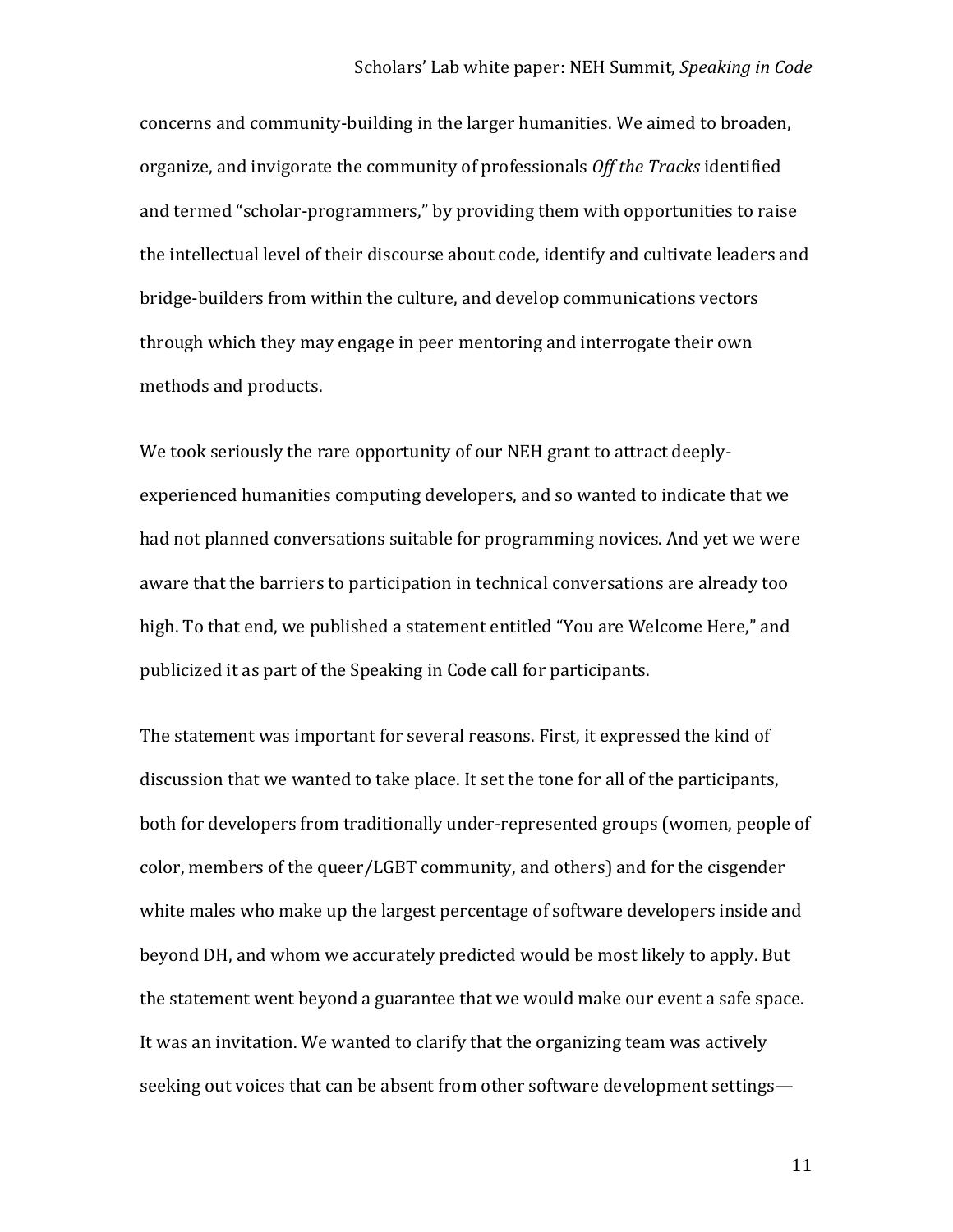and to attract participants eager to listen and to hear what their often-marginalized

colleagues had to say. The original statement is printed in full below:

## *You Are Welcome Here.*

This is a small planning and problem-scoping meeting, meant to provide an opportunity for advanced software developers to address shared issues in DH and tacit knowledge—on their own terms. Participants are therefore expected to have contributed to digital humanities software projects at an intermediate or expert level, committing code or with responsibility for aspects of design, architecture, and technical project management that indicates past experience can be brought to bear. However, because software development—even in the more intellectually diverse and welcoming digital humanities—is a predominantly white and male profession, we are particularly committed to amplifying the voices of developers who are women, people of color, queer/LGBT, or otherwise under-represented among programmers, and to creating a friendly and respectful environment for collaboration at this event. Don't let impostor syndrome stop you from applying to Speaking in Code! If you have questions about your application, would like to nominate other participants, or have advice to share, please get in touch with us directly.

We also provided an email address for the entire organizing group and a way to contact the event's primary organizer, a woman, privately. Both options were used.

Applicants submitted simple information via a Google form. This included name, title or role, contact info, current projects or institution, whether they were requesting travel funding, and some brief prose on what they felt they would bring to the discussion and what they might hope to learn. The form was prefaced with this statement:

Speaking in Code participants will be selected on the basis of their demonstrated experience in digital humanities software development, their interest in advancing solutions to the problems raised by the summit, and the disciplinary and cultural diversity they bring to the conversation. We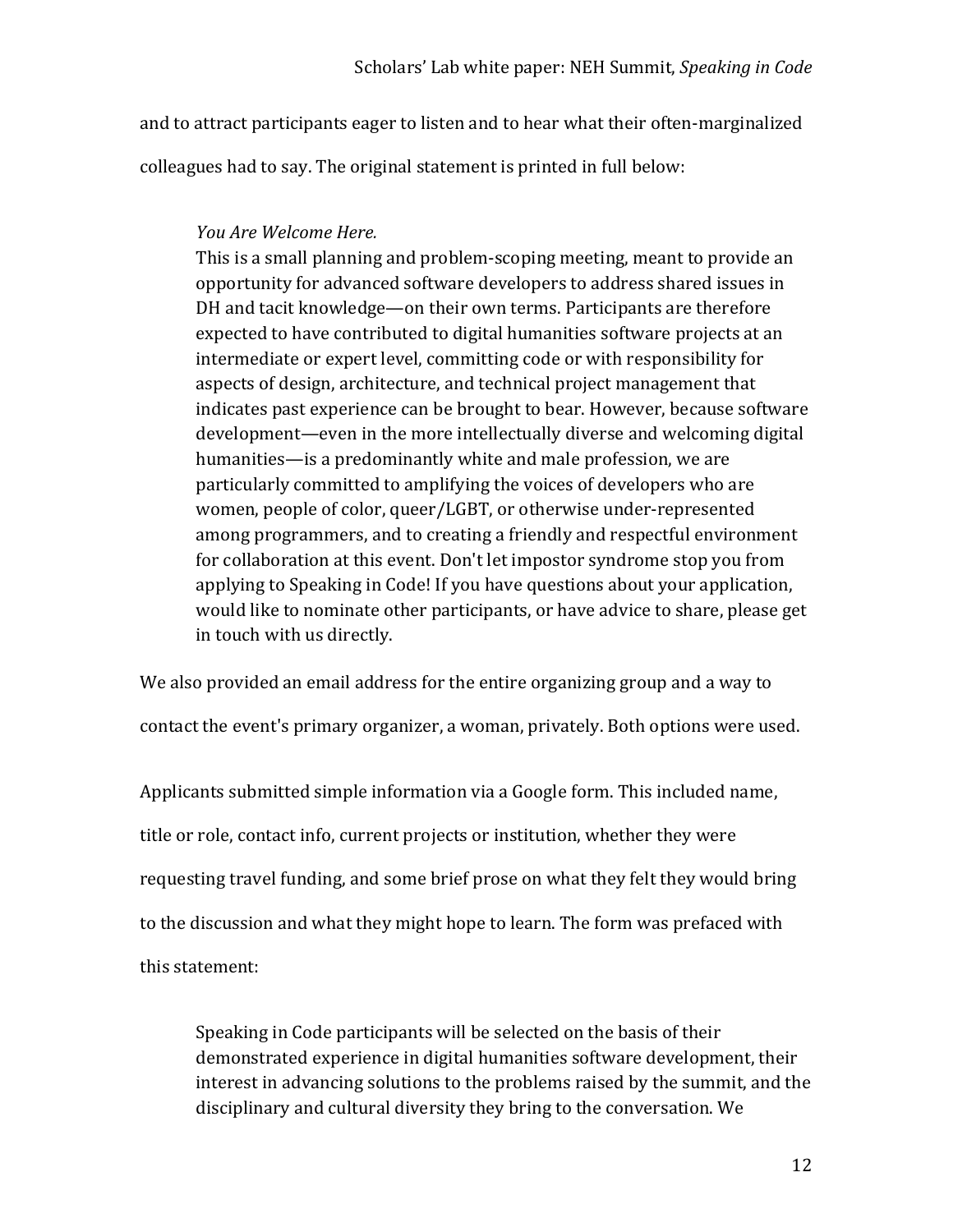particularly encourage and will prioritize applications by women developers, people of color, LGBT developers, and coders from other under-represented groups.

The statement led several participants to volunteer information that helped our selection committee create a highly diverse group, and we heard privately from many potential applicants, and later from attendees, how important and constructive they found this gesture. It also sparked both praise and criticism in public exchange, samples of which are linked to, below:

https://twitter.com/lwillm/status/365506192644128768 https://twitter.com/Literature\_Geek/status/366238036557692930 https://twitter.com/rosy1280/status/365957576581586944 https://twitter.com/veek/status/365815146314076160 https://twitter.com/highermath/status/365887452642148353 http://nataliacecire.blogspot.com/2013/08/tacit.html https://twitter.com/roopikarisam/status/366300228850171905 http://elotroalex.webfactional.com/recognitions/ http://nowviskie.org/2013/switching-codes/

Nonetheless, the outcome of the call was excellent. We received 42 applications for "Speaking in Code" (not including local organizers and invited presenters), which represented 32 more people than we had requested NEH travel funding to support—and were ultimately able to bring in 32 people to the summit in all (including 22 outside attendees when we had initially planned and budgeted for 10). We did this by working hard to stretch our catering budget, asking applicants who wished to apply for a travel and lodging stipend to research their options and make a specific request, and also by gearing local Scholars' Lab funds toward any overage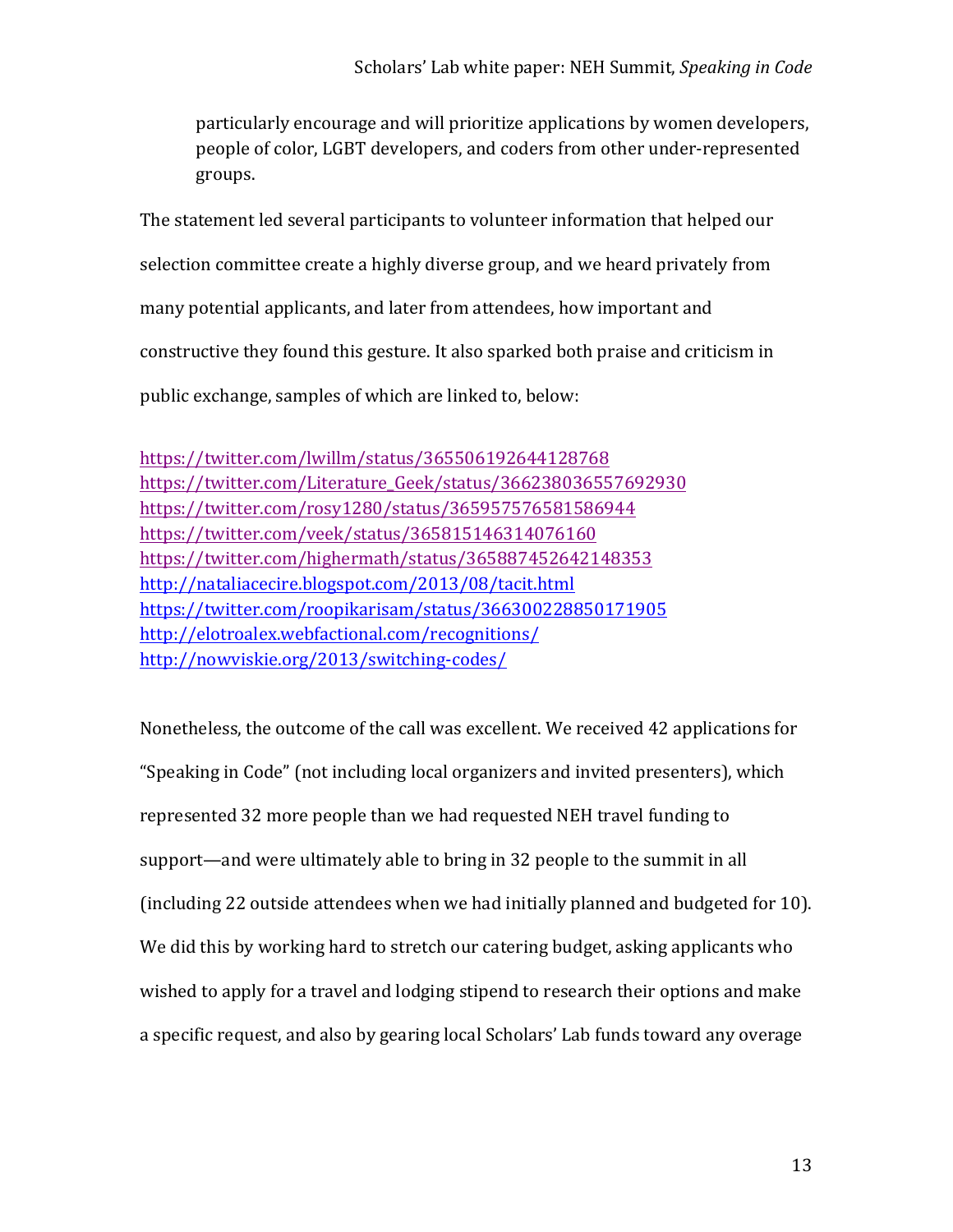for the event.<sup>4</sup> Approximately 30% of applicants mentioned in their first contact with us that they wrote from the perspective of an under-represented group, even though that information was not specifically requested as part of the application process.

### **At the Summit and Afterwards**

 

**Example 1** ( $\bf{V}$  e began from the premise that humanities software development holds more in common with traditional arts-and-crafts practice than with more in common with traditional arts-and-crafts practice than with academic discourse, and that its methods and assumptions may embed a valuable, largely non-verbal new hermeneutic of 'making.' The Speaking in Code program called on four respected, versatile, and highly motivated experts in the field (William J. Turkel, Stéfan Sinclair, Mia Ridge, and Hugh Cayless) to help participants articulate—from their own vantage points—whether and to what degree tacit humanities knowledge is embedded in developers' craft, and to outline the new scholarly and methodological understandings that may be emergent from their praxis. Our agenda was designed to: 1) help participants voice what is particular to the humanities, and intellectually significant for scholarship, in digital humanities software development; and 2) create a space in which they could, in small groups, begin to devise an action-oriented agenda for bridging the gap in critical vocabulary

 $4$  Ultimately—and despite the expanded guest list—due to lower-than-expected local costs, the government shutdown resulting in a cancellation of the 2013 NEH Project Directors' meeting, and the absence of one budgeted-for speaker, we ended the program with surplus funds, which were applied (with NEH permission) to travel costs associated with publicizing the outcomes from *Speaking in Code* in a peer-reviewed presentation at *Digital Humanities* 2014.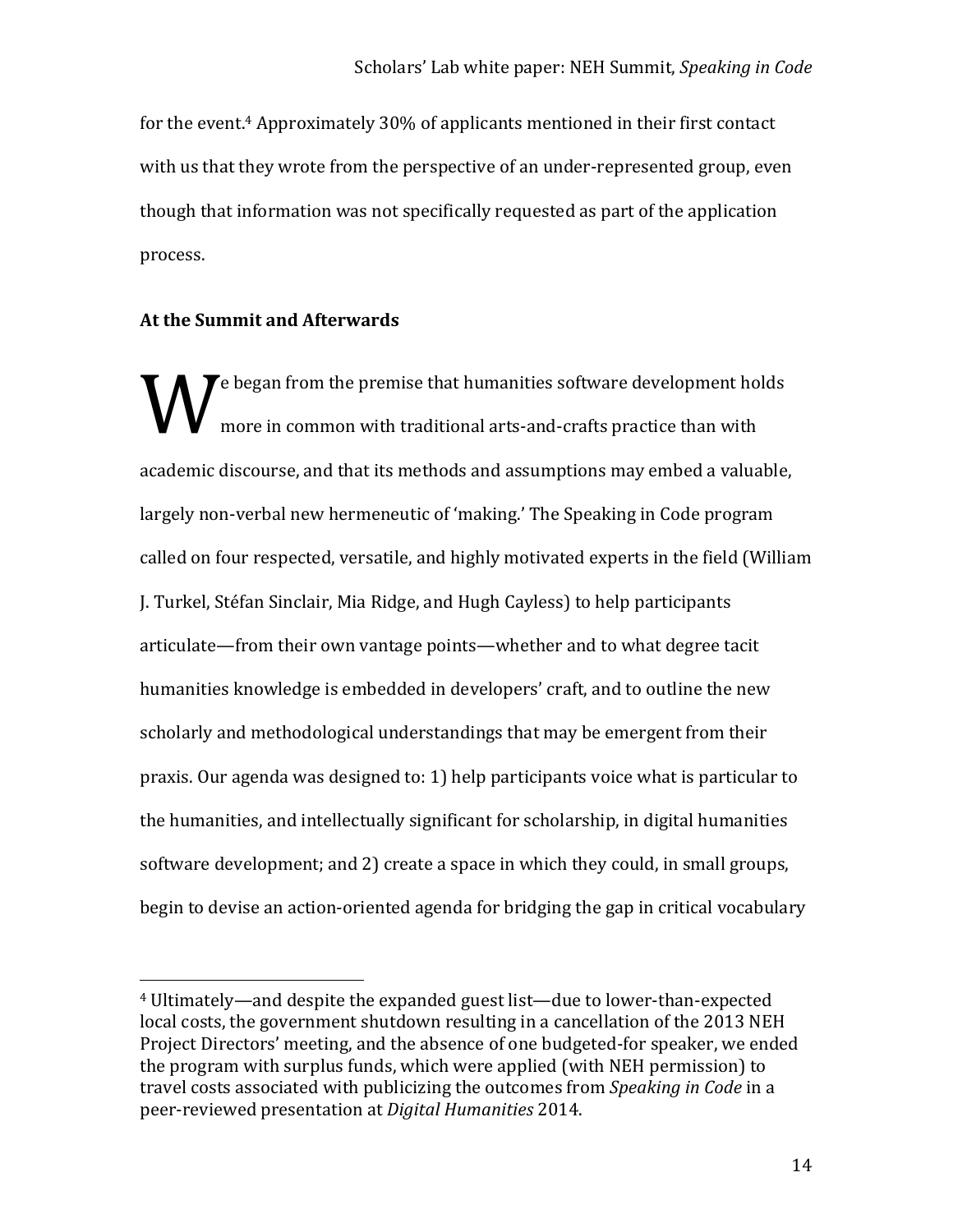#### Scholars' Lab white paper: NEH Summit, *Speaking in Code*

and discourse norms that exists between the developers of humanities platforms and tools, and the scholars who depend upon and critique them.

In the first day's plenary sessions, which were punctuated by discussions and activities, Nowviskie framed the goals of the meeting and led the group in a discussion of summit agreements (including the group decision to operate using a modified version of Chatham House rules). Then, Turkel spoke on tacit knowledge in software development, Sinclair led a design exercise meant to elicit assumptions about commonalities and provoke procedural thinking about the summit community itself, Cayless spoke on the design of text models for language, and Ridge described ways that cultural heritage experts and software developers alike grapple with ambiguity and messiness in data. The day ended with an informal, working dinner—and limerick contest, won by CUNY PhD candidate and developer Micki Kaufman for the following piece of immortal verse:

The secret to DH-as-racket Is to download some source code and hack it. Do whatever it takes To make sure nothing breaks... And never forget that  $[close\ bracket]$ <sup>[5]</sup>

<sup>&</sup>lt;sup>5</sup> Kaufman's observations on Speaking in Code are posted online: http://www.mickikaufman.com/2013/12/05/speaking-of-speaking-in-code/ and http://www.mickikaufman.com/2013/12/05/speaking-of-speaking-in-code/ For further samples of participant reflections, see John Laudun's musings: http://johnlaudun.org/20131105-the-theory-behind-it-all/ and https://gist.github.com/johnlaudun/8609385 —and Scott Bailey's notes: https://gist.github.com/csbailey5t/7376635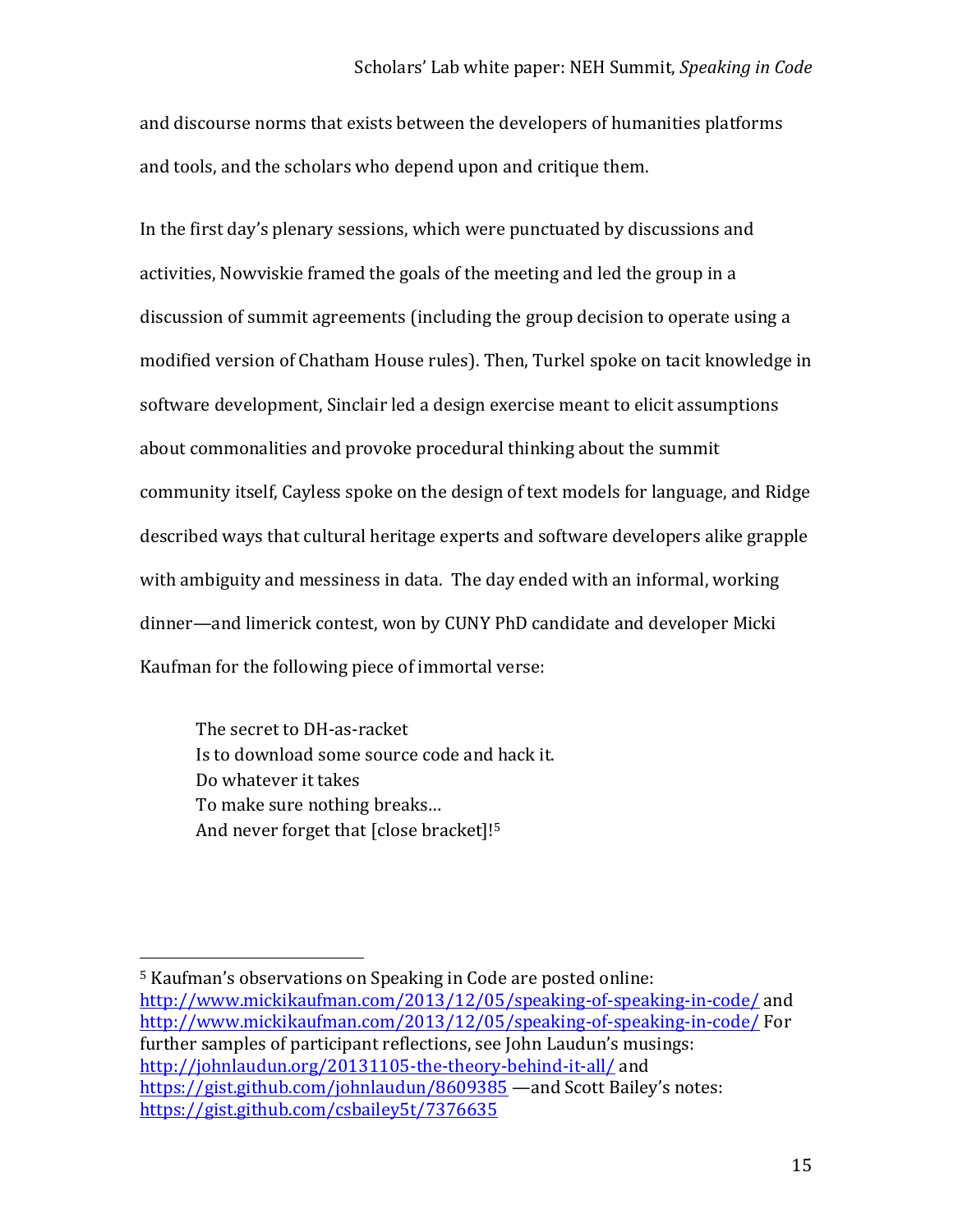The second day of the meeting was more loosely structured. Participants broke into small groups to address challenges and opportunities they had identified in the previous day's plenary sessions and at the working dinner.<sup>6</sup>

During the second day, self-selected groups of developers worked on concepts like an annual DH Bug Mash, a user-contributed Zotero library on *Speaking in Code* concerns, and a method for migrating the Association for Computers and the Humanities "DH Answers" platform to a more user-friendly system. Others explored approaches to creating "Humanist-Readable Documentation" and best practices for DH software projects, created plans for new mentoring programs and for a "safe" space" virtual community for sharing histories and perspectives, and began a collection of "How to get Started" biographical sketches to encourage novice humanities software developers. Several of these projects are ongoing, under the initiative of Speaking in Code participants. Open and closed-group Google Docs, common code repositories, blog posts, and GitHub gists were shared as part of the process. Participants tweeted throughout the event using the #codespeak hashtag.

To a small extent, by opening critical conversations and strengthening individual ties among often-isolated developers, we believe Speaking in Code improved our overall capacity in the digital humanities to peer-review software and understand the degree to which custom-built algorithms and code are legible expressions of

<sup>&</sup>lt;sup>6</sup> The full agenda for the *Speaking in Code* meeting is available online: http://codespeak.scholarslab.org/#agenda and annotated here: https://github.com/scholarslab/codespeakkit/blob/master/schedule.md. The only change to the program from plans at the time of our grant submission was that our final speaker, Stephen Ramsay, was unable to attend due to illness. We replaced his keynote talk with plenary discussion on next steps.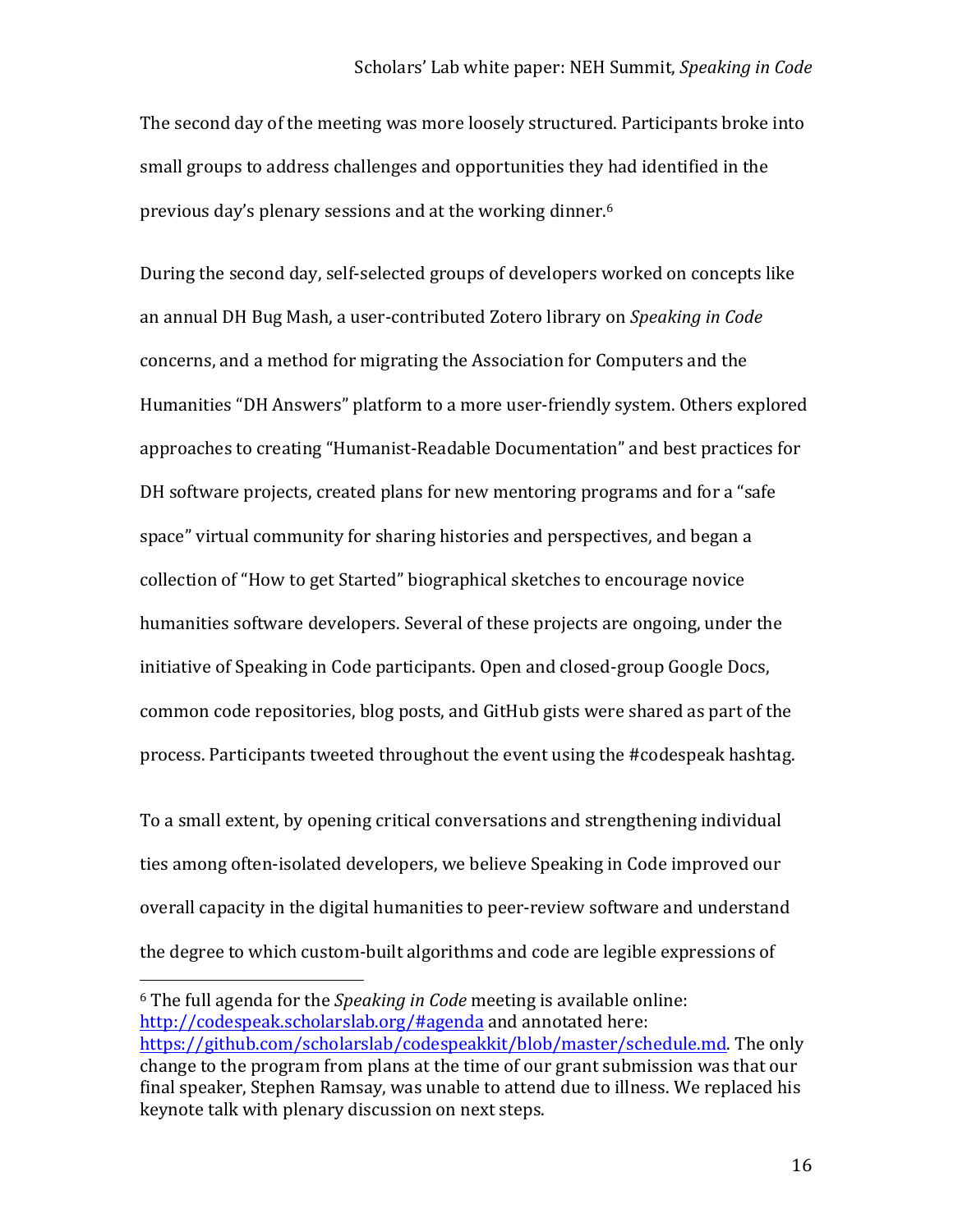theoretical and interpretive stances toward the humanities content they act upon. In some small group sessions at *Speaking in Code*, participants shared and openly critique functional code in the way that so many NEH humanities institutes offer venues for scholars to workshop their readings of works of literature or their interpretations of history and culture. Like our colleagues in the emerging area of Critical Code Studies, the practicing DH developers who came together in Charlottesville agreed that there is a poetics to code—but their unique and fundamental stance was to treat code not as poetry to be analyzed but as *poiesis*, as a making to be reasoned, voiced, emulated, and progressively, collaboratively refined. We read code together, not only as a text or a system of social and cultural signifiers, but as the considered orchestration of specific tasks and goals relevant to humanities work, and by extension to practitioners of humanities scholarship. More importantly, in small groups and in plenary sessions, we offered readings of our own, seldom-discussed practices, workflows, and embedded assumptions—and thereby came to understand them better.

All this said, the staff of the Scholars' Lab will only consider *Speaking in Code* a true success to the degree that it lights a crucial spark under the digital humanities developers' community in which we participate, a community whose intellectual work both drives and responds to humanities scholarship in the  $21<sup>st</sup>$  century. NEH support helped us begin creating a social framework through which humanities software developers could find their voices in three important ways: in clarifying and communicating to a wider audience the deeply theoretical and philosophical basis of code-level contributions to humanities scholarship; in engaging more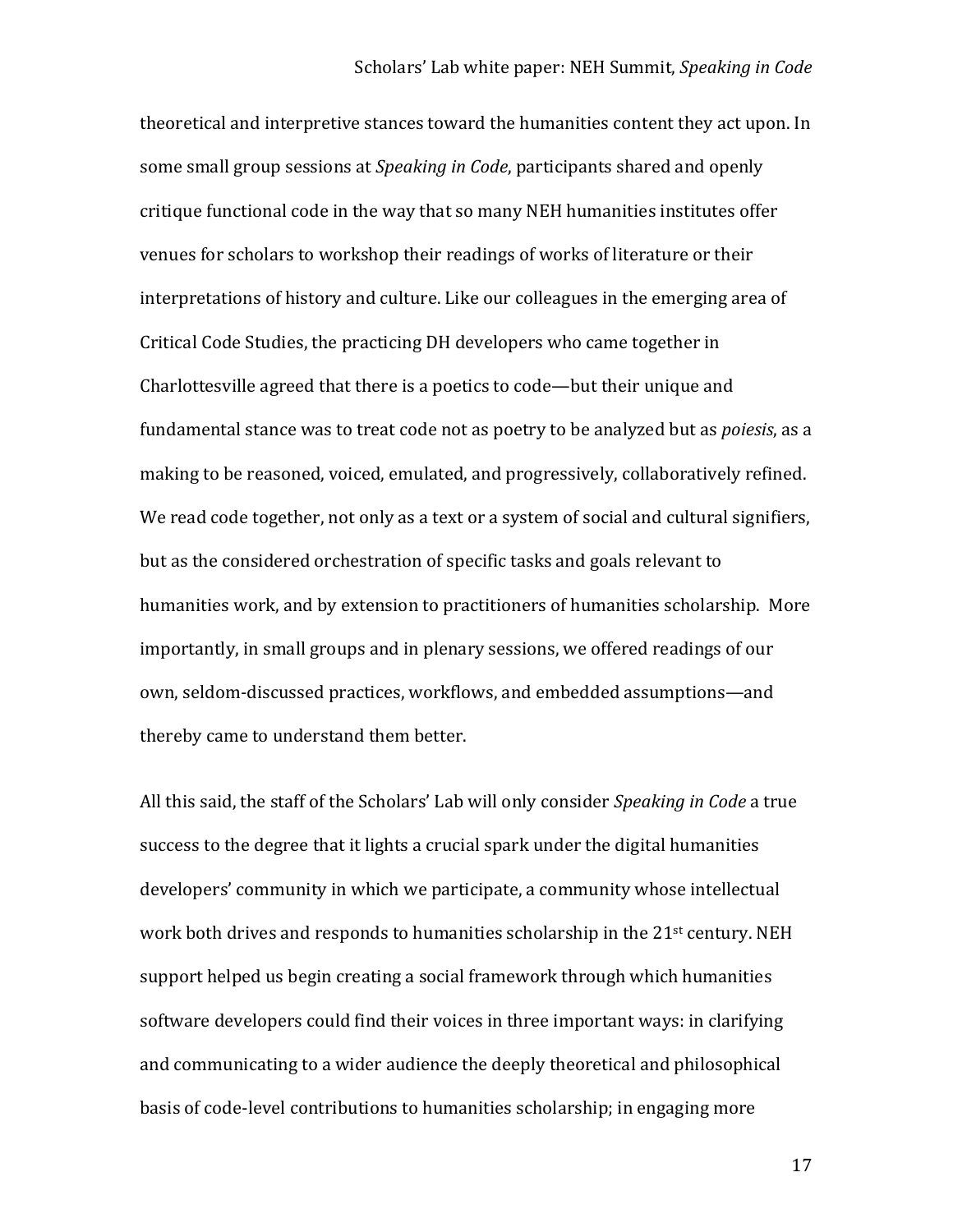consciously in the mentorship and hybrid scholarly and professional development of their junior colleagues (particularly colleagues from under-represented groups); and in seeding critical, participant-driven initiatives we could not predetermine. It is our hope that *Speaking in Code* participants will use the experience of the summit to make a positive impact not only on the status and sophistication of technical work in the digital humanities, but on the larger shape of collaborative humanities research and new-model scholarly communication in the digital age. We also hope to see further public conversations about the summit's outcomes and themes.

To that end, in late July 2014, we released a "*Speaking in Code* kit," in order to make it as easy as possible for other groups to host face-to-face events like ours, and to encourage interested individuals to open up new exchanges online. The kit contains our starter bibliography, several pages of advice for welcoming a diverse group of participants and for planning an extended gathering, and the framework of a Jekyll website (complete with instructions), ready to be forked in Git or scaffolded using Yeoman in Node, and published at no cost on GitHub Pages. The kit is available at https://github.com/scholarslab/codespeakkit. 

We also created an IRC channel on Freenode (#speakingincode) and have further promoted the hashtag developed for the November meeting in Charlottesville: #codespeak, for general discussion and for use by future *Speaking in Code* hosts. Fourteen contributions to our DH Developer "Origin Stories" collection—an idea hatched at the November meeting—have been published at http://codespeak.scholarslab.org/starting/. They address the question, "How do I